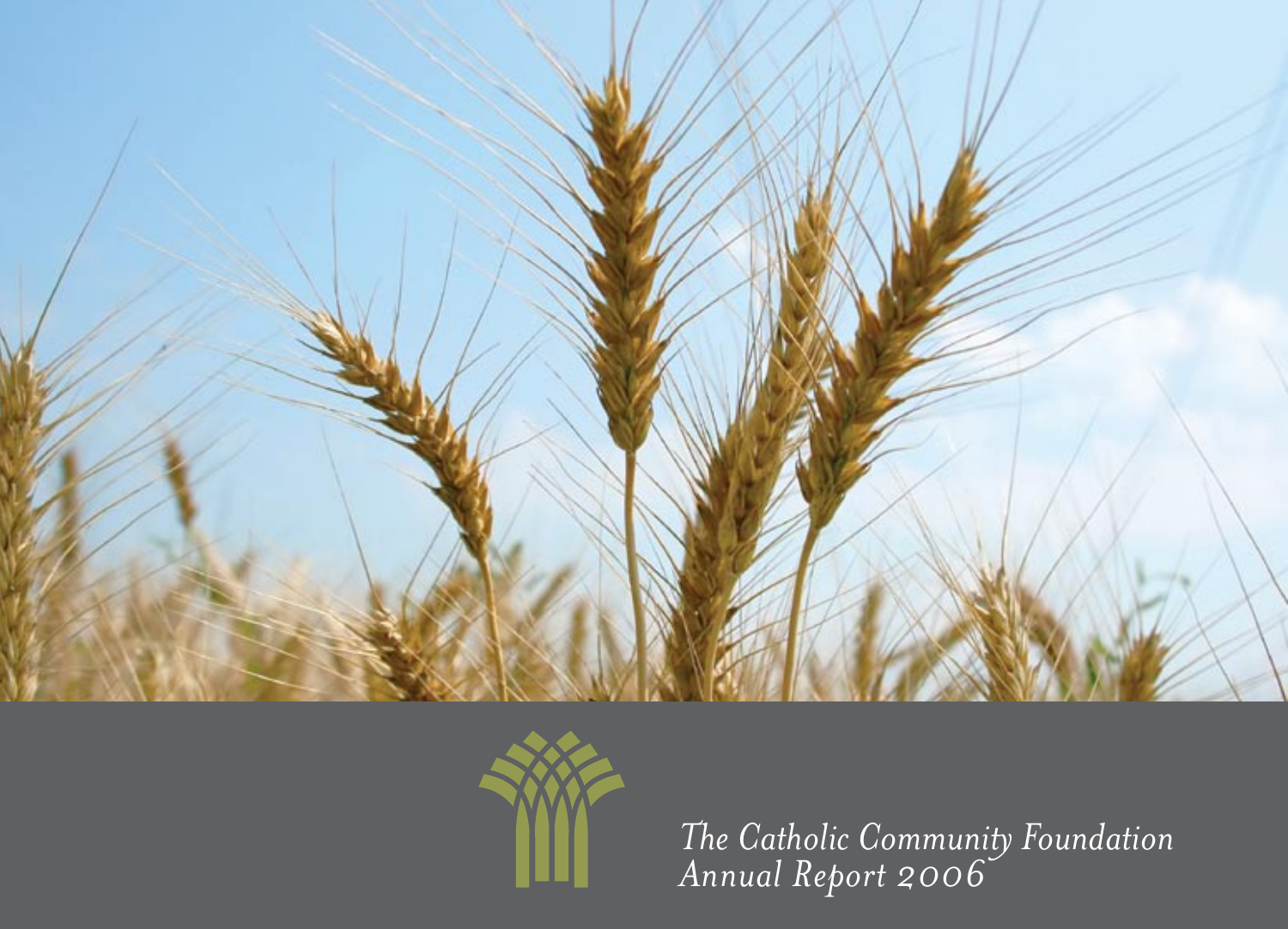

*P. Michael Mahoney Chairman of the Board*



*Mary Ellen Markowski President*

## Dear Friends,

Last year, The Catholic Community Foundation reached a noteworthy milestone – awarding \$1,000,000 in grants since our inception. This year, we celebrate our Fifth Anniversary! These last five years we have witnessed our significant growth, along with our continued commitment to enrich lives, both physically and spiritually, through our flourishing grants program.

At the close of the fiscal year, with assets totaling \$24.9 million, we increased our assets by \$2.0 million and awarded grants totaling \$332,274 to 30 organizations/programs that support the mission of the Catholic Church. We continue to award grants in support of our priorities – such as primary and secondary education, programs that support the community, the training of deacons and lay leaders in the church and those that provide primary health care and nursing services for the needy and homeless. It is important that our grants serve everyone from beginning of life to end – infants, children, adults, and the elderly – enriching lives and enabling faith.

The Foundation has a continued appreciation and gratitude to donors whose funds have forged such an impact on the everyday lives of those in need. We invite and encourage others to join us in our efforts to widen our scope of support in the community. We also thank the many Catholic organizations, schools and parishes that entrust their endowment funds to the Foundation and rely on us to provide socially responsible investment management expertise that allows for future growth and prosperity.

As we reflect on the Foundation's progress over the past five years, we use our Fifth Anniversary as a catalyst for continued growth and success, ensuring a strong and vibrant future for generations to come. We look forward to many more anniversaries and continued achievements to celebrate The Catholic Community Foundation's commitment to the people of Southeastern Wisconsin.

P. Michael Molconey

P. Michael Mahoney Mary Ellen Markowski Chairman of the Board **President** 

May Ellen Marlowshi

A special thank you to our friends at Gesu Meal Program, Catholic Memorial High School, Penfields Children's Care Center and St. Patrick's Parish for allowing us to photograph the people directly affected by The Catholic Community Foundation.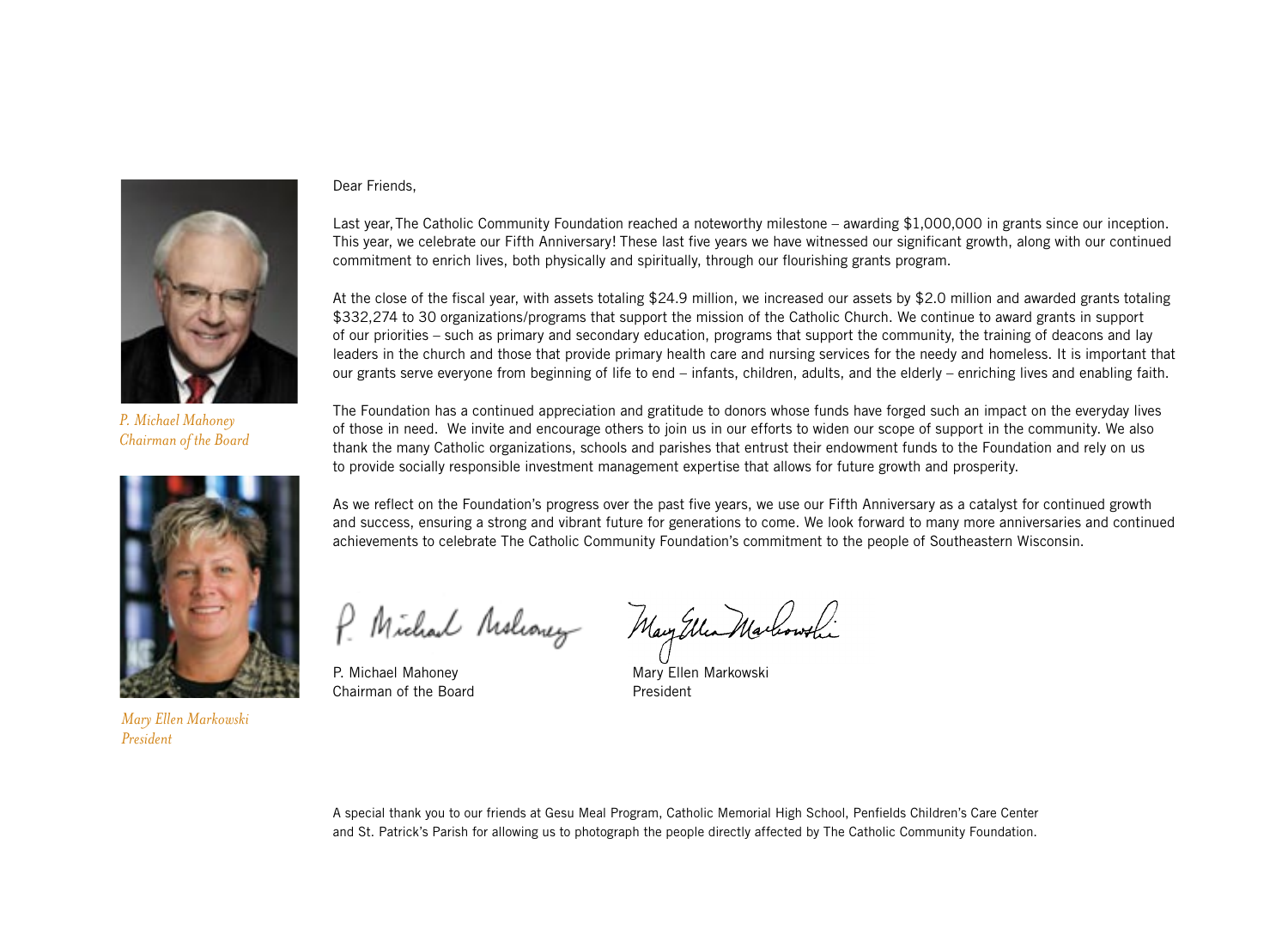

# *Providing Lasting Support*

For more than 2,000 years, the Catholic Church and its people have carried forth Christ's message of love. Rooted in the faith of a small band of disciples, this community of believers has branched out and spread to every corner of the world, sharing the good news of salvation through acts of faith and good works. You are a treasured part of this magnificent tradition.

The Catholic Community Foundation is here to help donors carry out lasting support for their favorite Catholic causes by setting up funds that will provide a legacy for them and their families. We manage these funds for long-term growth based on our socially responsible guidelines and award grants to organizations in need. The ultimate goal of the Foundation is to increase the amount and effectiveness of philanthropy flowing to causes that support the mission of the Catholic Church in Southeastern Wisconsin.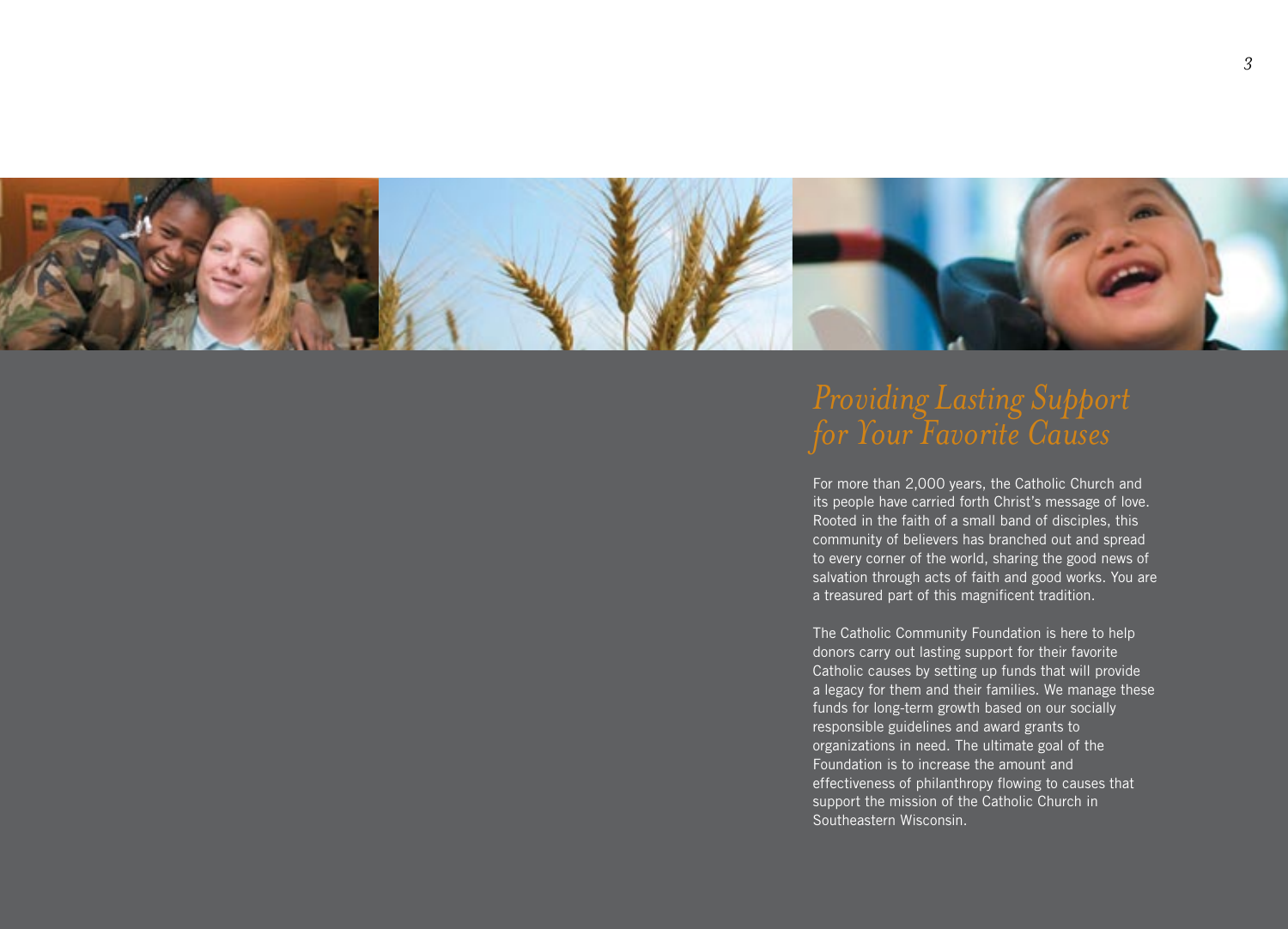

The Brian D. Hanley Fund was initiated in the memory and honor of Brian Hanley, a man who lived a very full, yet far too short life. Brian was raised in Waukesha, WI in a large Catholic family of five boys. His parents, David and Beverly, were strong believers in Catholic education, and Brian, like his brothers, attended 16 years of Catholic school. Brian was diagnosed with melanoma in 2002 which he battled for over two years. His wife, Julie, and son, Ryan, were the absolute focus of his life, and they supported him throughout his long and valiant battle against this difficult disease.

Brian lived a life of passion and had a contagious love of life, whether it was riding his Harley, playing hoops with his brothers, or watching Marquette basketball. Brian attended Catholic Memorial High School and Marquette University and went on to lead a very distinguished career as a partner at Ernst and Young. He felt he was blessed throughout his life. Many of those close to him agreed and really wanted to be sure his spirit lived on well beyond his years. In his name, the Brian D. Hanley Fund was established in 2004, with many generous gifts from family and friends. Brian and his family had discussed how they could ensure that his spirit continued on and agreed that the Brian D. Hanley Fund would be a great way to continue to support education by giving those in need an

opportunity to attend Catholic Memorial High School and Marquette University.

Brian and his family saw this fund not only as a way to help facilitate a great education for those in need, but also as a way to help his friends, family and supporters work together for a cause they cared most about. For some, grants from this fund will help make the dream of a Catholic education a reality.

Brian was always the glue that kept his family and friends close together. It was these family members and friends that decided that The Catholic Community Foundation would be "home" for the Brian D. Hanley Fund – a place where they, as advisors to this donor advised fund – could continue to keep alive Brian's dream of supporting education.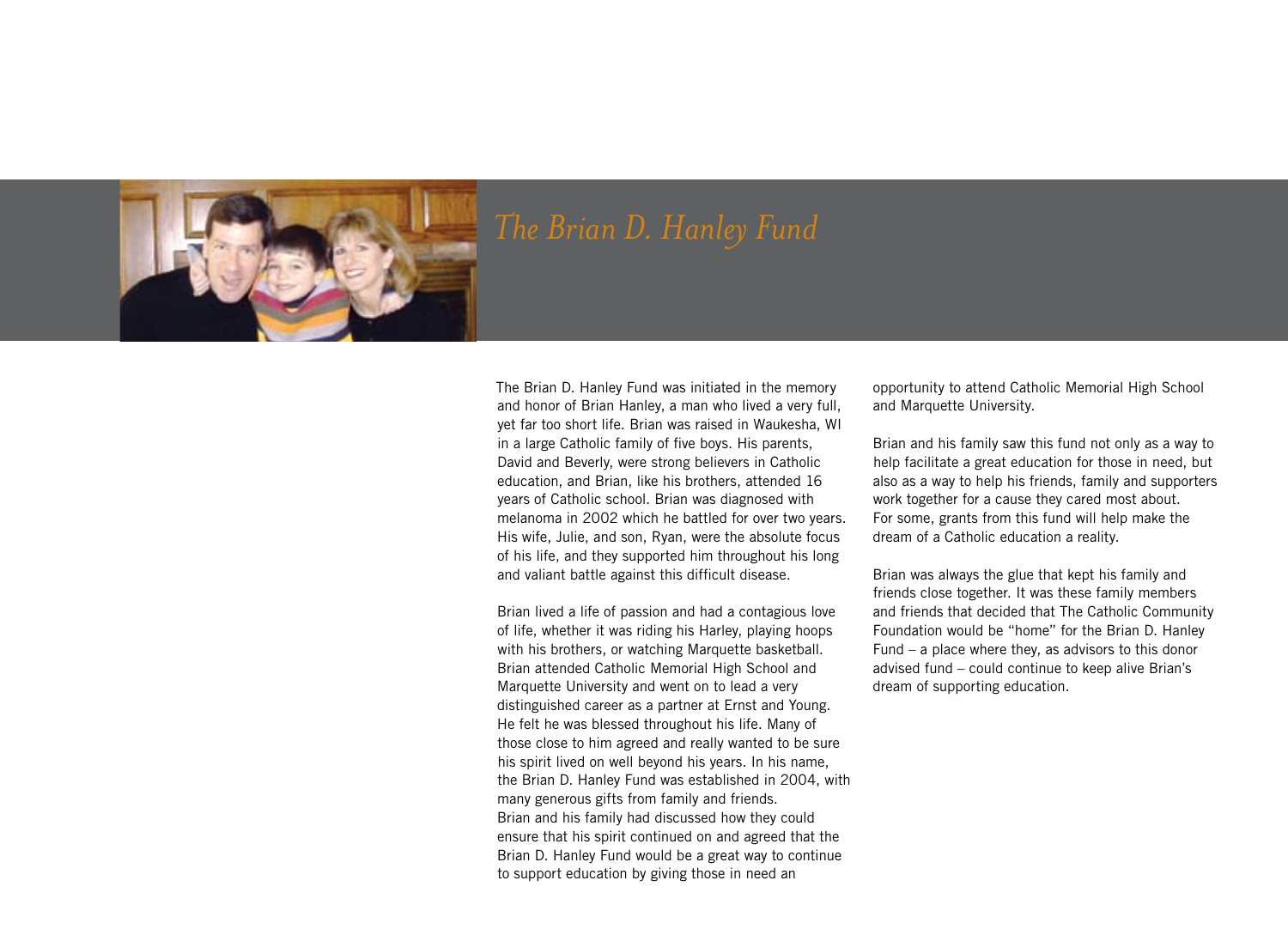

## *Building the Faith*

*The Catholic Community Foundation welcomes gifts of cash, securities, retirement plan assets, bequests and life income arrangements to establish a fund within the Foundation. The gifts are tax deductible. Some gifts allow the donor to retain income for life, avoid certain capital gains taxes, and still make a large gift to establish a fund.*

## **GROWING THROUGH FAITH**

Donors make a gift which is invested in a permanent endowment and each year grants are awarded from the fund. A donor can establish one of the following types of funds within the Foundation and give it a name and purpose that reflects their philanthropic intentions.

**Advised fund** – Grants are awarded to charitable organizations that are recommended by the donor and/or family member. These funds may be more favorable than starting a private foundation.

**FIELD OF INTEREST FUND** – Grants are awarded in a particular charitable area recommended by the donor. The Foundation board makes sure it carries out the wishes of the donor.

**DESIGNATED FUND** – The donor specifies one or more charitable agencies or organizations to which grants are awarded.

**UNRESTRICTED FUND** – The board is given full discretion in awarding grants based on the Foundation's priorities.

**SUPPORTING FOUNDATIONS** – A private foundation may wish to become a part of the Foundation.

**AGENCY ENDOWED FUND** – Agencies, such as parishes, schools or other Catholic organizations are able to incorporate their funds, most typically their endowments into the Foundation while still maintaining ownership. They benefit from investment management expertise and administrative services provided by the Foundation.

The Catholic Community Foundation is a not-for-profit Wisconsin corporation, tax-exempt pursuant to Section 501(c)(3) of the Internal Revenue Code and governed by its own Board of Directors. The Foundation is a separate civil and canonical entity independent of the Archdiocese of Milwaukee.

The Board of Directors of The Catholic Community Foundation believes that it is our responsibility to be sure that our investment managers are investing based on the socially responsible guidelines. Based on these guidelines, investments in the Foundation shall be consistent with the Catholic teachings.

Our investment managers must comply with our socially responsible guidelines and it is the responsibility of the Board of Directors and the investment committee to provide oversight of the professional management of all funds along with our investment consultant, Colonial

Consulting. We have a goal of providing long-term growth and believe we will achieve this through a diversified mix of investments.

## **DONOR FUNDS WITHIN THE FOUNDATION**

**Joseph F. and Catherine M. Bennett Family Fund** – A field of interest fund to support the areas of greatest need in the central city Catholic schools.

**Frederick P. and Karen L. Bersch Family Fund** – An advised fund to provide support for homelessness, housing and hunger, primarily within the ten counties of Southeastern Wisconsin.

**Bishop Brust Memorial Fund** – A field of interest fund established to assist the needs of retired priests in the memory of Bishop Brust, an Auxiliary Bishop of the Archdiocese of Milwaukee.

**Reverend Leslie Darneider Scholarship Fund** – A field of interest fund to provide scholarships to children of Catholic school teachers, whose children attend a Catholic school. Father Darneider was a respected supporter of Catholic education.

**DePorres Scholarship Fund** – A field of interest fund to provide scholarships and grants-in-aid to Central City Catholic school students.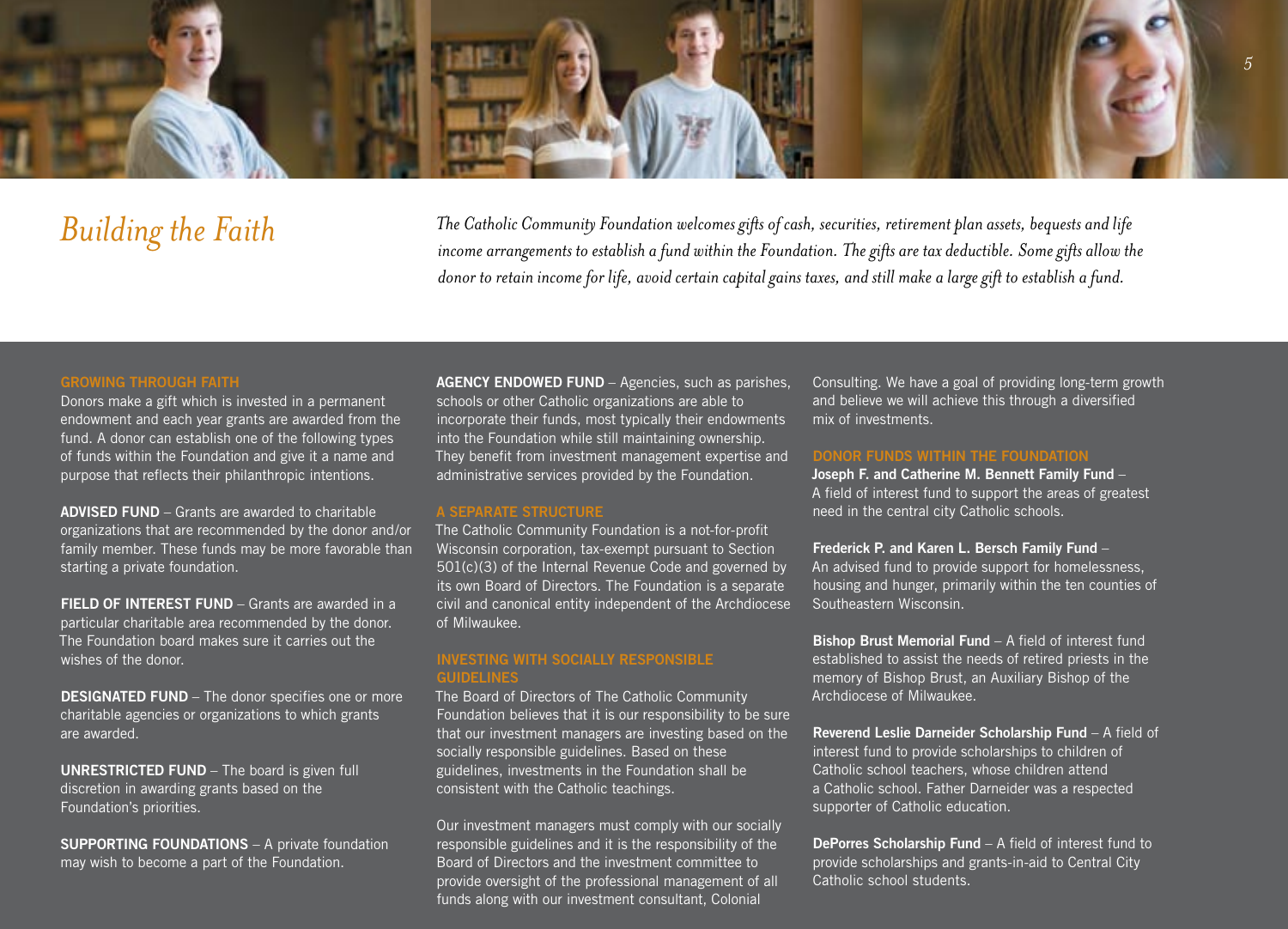

## *Funds, Continued*

**Henry and Francine Ducat Fund** – A designated fund established to support Gesu Parish, and in particular, their meal program, as well as those charitable purposes determined by the Foundation's Board of Directors.

**Education Endowment Fund** – A field of interest fund to provide tuition for needy children in any school in the Archdiocese of Milwaukee.

**Brian D. Hanley Fund** – An advised fund established in memory of Brian Hanley who passed away from cancer. By establishing this fund, Brian's family wishes to continue to provide funds for causes he supported during his lifetime. Some of these causes include Marquette University; Catholic Memorial High School; organizations working in cancer research and charitable organizations consistent with the interests of the fund advisors.

**Father Gerald B. Hauser and John and Ruth Kegel Priesthood Scholarship Fund** – An advised fund in the name of Father Hauser, a diocesan priest, and Mr. and Mrs. Kegel to support the training of priesthood candidates, a cause to which Father Hauser and Mr. and Mrs. Kegel have provided long-time support.

**John C. (Jack) and Hildegard A. Heegeman Scholarship Fund** – An advised fund for Catholic primary and secondary schools in Racine, Wisconsin, as well as Catholic colleges and universities within the greater Milwaukee area to provide financial assistance for students from Racine. It is the intention of Mr. and Mrs. Heegeman to give back to the community that helped his parents provide an education for himself and his brothers and sisters.

**JCC Fund** – A field of interest fund, established through this donor's estate, which continues the charitable giving to those causes that this philanthropist cared most about and supported during his lifetime.

**Marilyn C. Schmit, PhD Fund** – Monsignor Ralph K. Schmit established this field of interest fund in memory of his sister, Marilyn, to provide educational support for Catholic high schools located within the ten counties of the Archdiocese of Milwaukee.

**St. Aemilian Fund** – A field of interest fund to provide for the establishment of facilities in the Archdiocese of Milwaukee for orphans, dependent, neglected and delinquent children; for rehabilitation, treatment and other welfare services needed for such ends and the promotion of education, charity and religion.

**St. Anthony Fund** – A field of interest fund that supports agencies providing medical assistance to the poor and indigent in Milwaukee.

Archbishop Rembert G. Weakland Fund - A designated fund established by a number of donors to provide support for the Catholic Stewardship Appeal.

**Whelandale Trust** – An advised fund that provides yearly awards to parish priests for outstanding work in the area of Liturgy, Preaching, Justice and Peace Ministry.

**Charles and Sara Wieber Family Fund** – An unrestricted fund established by Mr. and Mrs. Wieber to focus on those organizations with the greatest needs as determined by the Foundation's Board of Directors.

**The Yaniak Fund** - A field of interest fund that provides support for the education and training of priesthood candidates and support for the necessities of living for retired priests. Father Frank J. Yaniak, who served the Archdiocese at parishes from his ordination in 1949 through his retirement in 1999, aspired to aid his brother priests and also promote interest in the priesthood.

## **AGENCY FUNDS \***

| <b>Catholic Charities Endowment Fund</b>                            |
|---------------------------------------------------------------------|
| Divine Savior Holy Angels High School                               |
| Dominican High School                                               |
| Mary B. Finnigan Fund in Memory of Eleanor H. Boheim                |
| <b>Marquette University High School</b>                             |
| Andrew L. Nelson Alumni/AE Chair on Christian<br><b>Ethics Fund</b> |
| Our Lady of Divine Providence-Milwaukee                             |
| <b>Rosalie Manor</b>                                                |
| <b>St. Alphonsus-Greendale</b>                                      |
| St. Andrew-Delavan                                                  |
| St. Bernard-Wauwatosa                                               |
| <b>St. Boniface-Germantown</b>                                      |
| <b>St. Dominic-Brookfield</b>                                       |
| <b>St. Edward-Racine</b>                                            |
|                                                                     |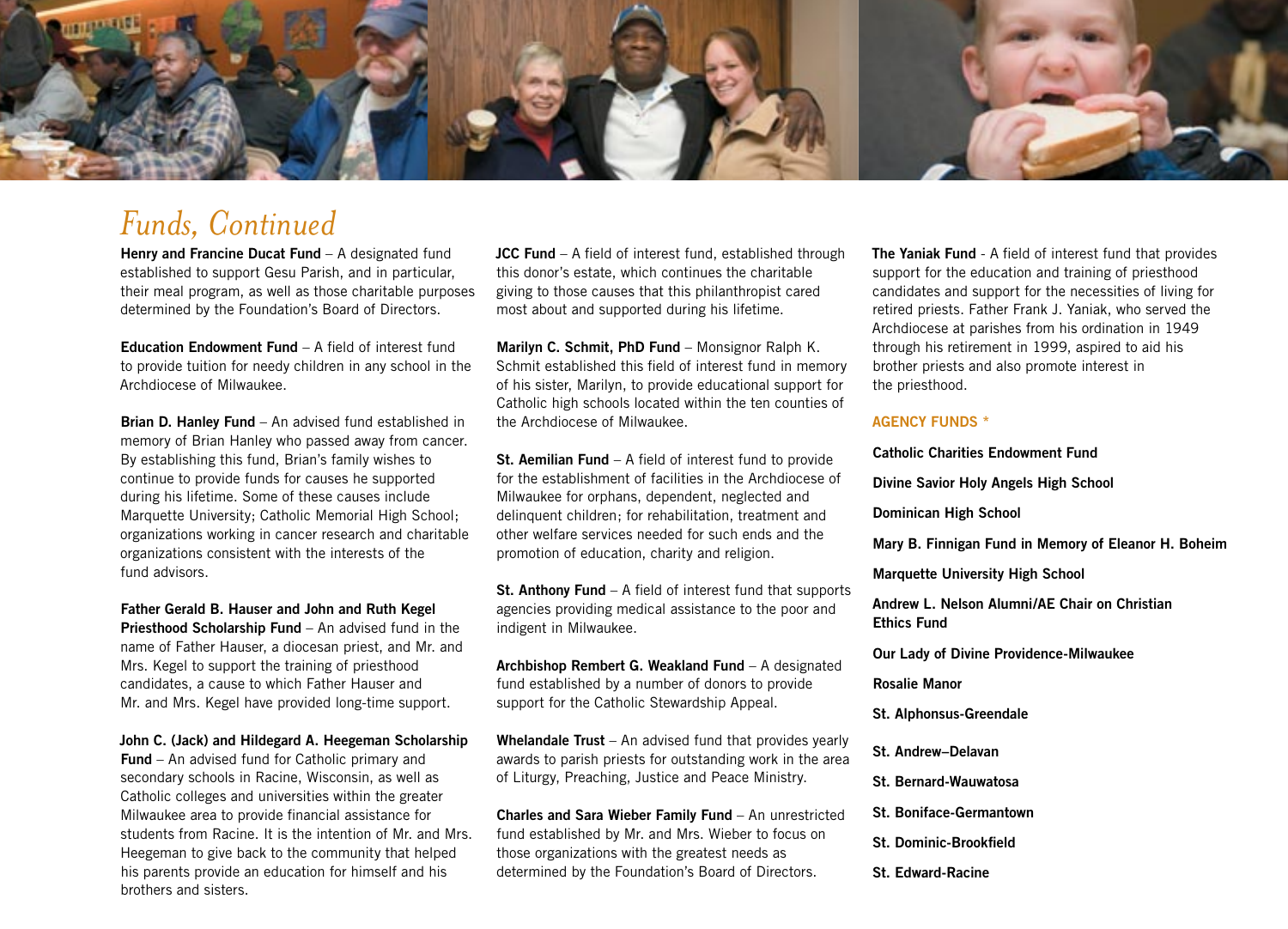

- **St. Eugene-Fox Point**
- **St. Francis Seminary**
- **St. John Vianney-Brookfield**
- **St. Margaret Mary-Milwaukee**
- **St. Martin de Porres-Milwaukee**
- **Ss. Peter and Paul-Milwaukee**
- **St. Roman-Milwaukee**
- **St. Vincent Pallotti-Milwaukee**
- **The Sheboygan County Catholic Fund, Inc.**
- **Sr. Lucy Ann Scholarship Fund**

**Three Holy Women-Milwaukee Mary Kane Weakland Education Fund**

\* Grants at the discretion of the agency.



# *Francine Ducat Fund*

Francine was born in Seraing, Belgium and later moved to Leige, Belgium with her family. She attended the University of Liege during the war and met her future husband, Wisconsin native Henry Ducat, while he was stationed there. Francine moved to the United States in 1946 at the age of 18, married Henry and continued to live their lives in Milwaukee until their deaths.

Francine and Henry led a simple life, and one of the things that mattered most in their lives was their parish, Gesu, and its parish community. When she wasn't working, Francine enjoyed spending the day downtown, but she always started the day off with mass at Gesu, where she really felt most comfortable.

During her lifetime, Francine was always helping others. She especially liked the kind of help Gesu's meal program provided to those in need within the community. In establishing a donor designated fund with The Catholic Community Foundation, Francine knew that they would be able to continue doing what they cared most about: Helping others in need within the community by directing that grants from the fund be awarded to Gesu Parish for its meal program.

Although Henry and Francine were very private people, by establishing the Henry and Francine Ducat Fund within The Catholic Community Foundation, they let others know that they could continue giving to and supporting the community they cared most about even after their deaths.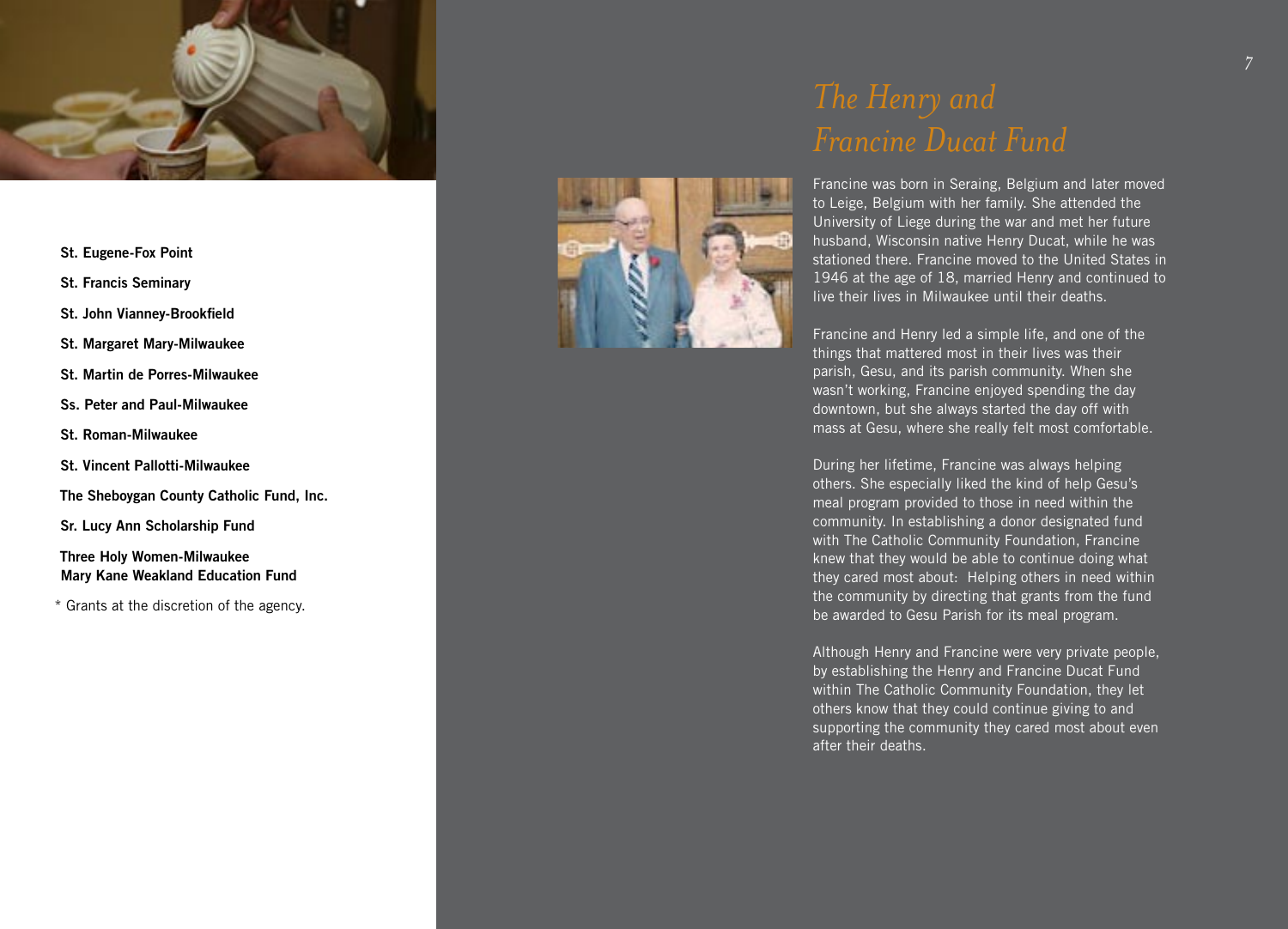*In awarding discretionary grants, the Foundation is focusing on four grant priorities for the foreseeable future.*

## **Teaching Through Catholic Generosities**

Education has always been an important mission of the Catholic Church. The Foundation will support Catholic schools and religious education programs that provide formation for students in kindergarten through twelfth grade.

## **Sharing the Faith Through Leadership**

The Church needs effective leaders if it is to move boldly into the new millennium. Parishes, schools and agencies must have leaders who are able to engage people in creating a shared vision for the future while developing sound strategies and infrastructures to achieve the vision.

## **Strengthening the Foundation of the Church**

To help build strong, supportive communities, the Foundation will support initiatives that strengthen families, parishes and those suffering from poverty, discrimination and violence.

## **Health care Support Begins at the Heart**

The Foundation awards grants from a fund established by the St. Anthony Foundation to support those organizations that are engaged in providing health care services in the City of Milwaukee, with particular attention being given to the central portions of the city that were formerly served by St. Anthony Hospital.

### **GRANTMAKING POLICIES**

The primary geographic area served by the Catholic Community Foundation is the ten counties of the Archdiocese of Milwaukee. At least seventy-five percent of all unrestricted grant dollars are made to organizations located in Milwaukee, Waukesha, Ozaukee, Washington, Dodge, Racine, Kenosha, Walworth, Sheboygan and Fond du Lac counties. Recipient organizations may not necessarily be Catholic, but their missions are required to be consistent with the work of the Roman Catholic Church. The Board of Directors has established a grants committee that reviews grant proposals and recommends distributions of the Foundation's unrestricted and field of interest funds in accordance with established policies and procedures. The committee also reviews recommended distribution of grants from donor advised and donor designated funds as well as parish endowment funds. The Board of Directors gives final approval to all grants.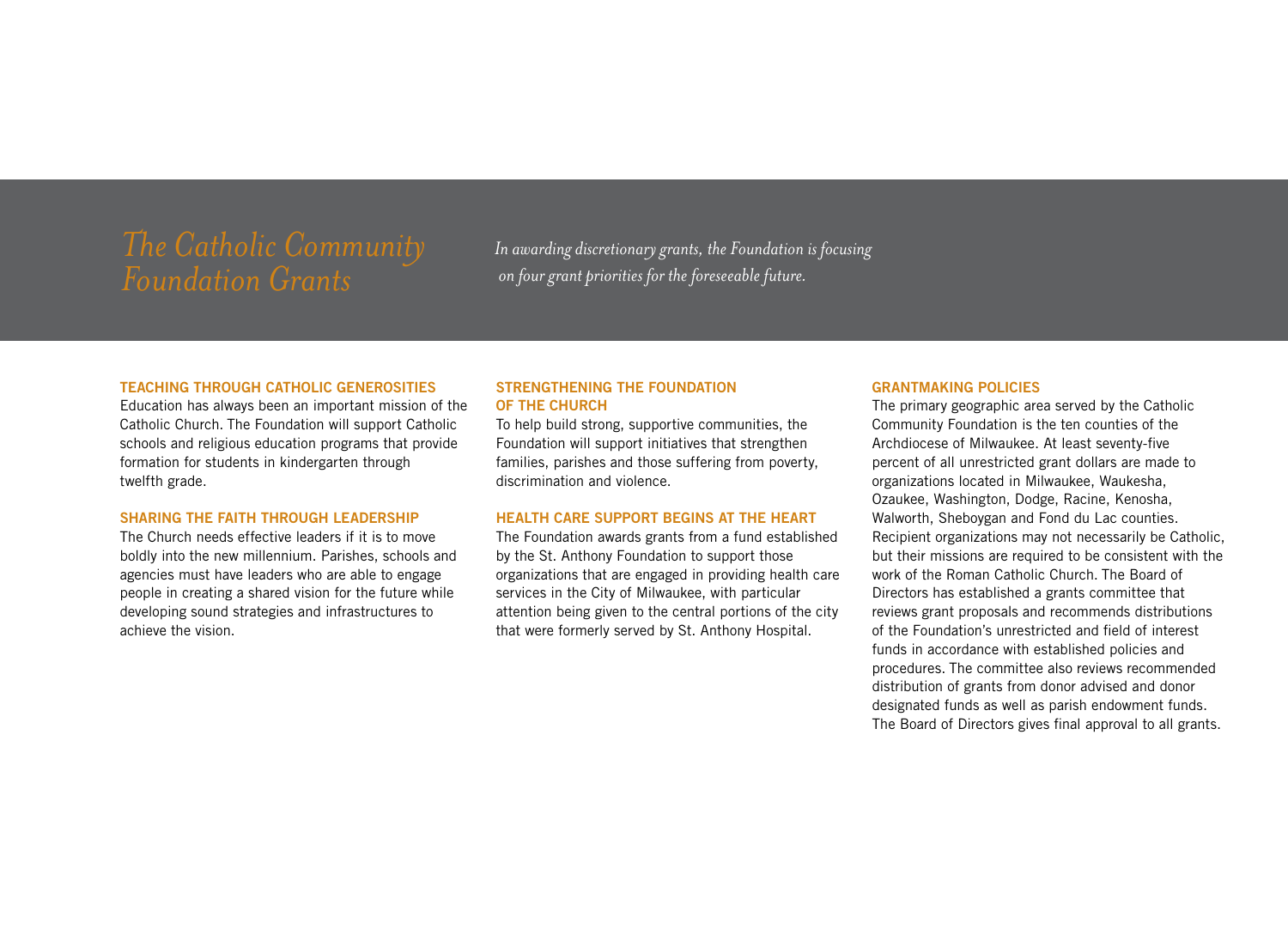

The Foundation distributed grants totaling \$332,274 to 30 organizations/programs in fiscal year 2005/06. The following organizations received grants from funds within the Foundation.

| <b>Adult Learning Center</b>             | \$10,000              |
|------------------------------------------|-----------------------|
| <b>Agape Community Center</b>            | \$5,000               |
| Angel of Hope Clinic                     | \$10,000              |
| Archdiocese of Milwaukee-                |                       |
| Catholic Stewardship Appeal              | \$<br>1,740           |
| Archdiocese of Milwaukee-                |                       |
| priest service awards                    | \$2,000               |
| Archdiocese of Milwaukee-                |                       |
| retired priests' needs                   | \$16,284              |
| <b>Benedict Center</b>                   | \$10,000              |
| Catholic Central High School, Burlington | $\overline{\$}$ 5,000 |
| Catholic Charities of the Archdiocese of |                       |
| Milwaukee, Inc.- program for immigrants  | \$15,000              |
|                                          |                       |

|                    | Program for older adult day services         | \$10,000 |
|--------------------|----------------------------------------------|----------|
| 274 to             | Catholic Memorial High School, Waukesha      | \$3,500  |
| 5. The<br>s within | CommonGround Ministry, Inc.                  | \$10,000 |
|                    | Covenant Circle of Life Foundation, Inc.     | \$10,000 |
|                    | Dominican High School                        | \$5,000  |
| 10,000             | Guest House of Milwaukee, Inc.               | \$15,000 |
| 5,000              | Interfaith Older Adult Programs, Inc.        | \$10,000 |
| 10,000             | Madre Angela Dental Clinic-                  |          |
|                    | Marquette University                         | \$3,500  |
| 1,740              | Medical College of Wisconsin-                |          |
|                    | Saturday Clinic for the Uninsured            | \$10,000 |
| 2,000              | Milwaukee Achiever Literacy Services, Inc.   | \$10,000 |
|                    | My Good Mourning Place                       | \$5,000  |
| 16,284             | Near South Side Catholic Schools Association | \$12,500 |
| 10,000             | Notre Dame Middle School                     | \$10,000 |
| 5,000              | Penfield Children's Center                   | \$10,000 |
|                    | Repairers of the Breach                      | \$12,500 |
| 15,000             |                                              |          |

| 0,000              | Rosalie Manor Family and Community Services \$12,500 |                |                  |  |
|--------------------|------------------------------------------------------|----------------|------------------|--|
| 3,500              | S.E.T. Ministry, Inc.                                |                | \$12,500         |  |
| 0.000              | St. Ben's Clinic at Cathedral Center-                |                |                  |  |
| 0.000              | St. Catherine Residence                              |                | \$10,000         |  |
| 5,000              | St. Francis Seminary-priesthood support              |                | \$5,000          |  |
| 5,000              | St. Francis Seminary-ministry preparation            |                | $\sqrt{$}$ 9,000 |  |
| 0.000              | St. Francis Seminary-diaconate and lay               |                |                  |  |
|                    | ministers preparation                                | $\mathfrak{D}$ | 8,000            |  |
| $3,5\overline{00}$ | St. Francis Seminary, vocations                      | \$             | 750              |  |
|                    | St. Lawrence Seminary, Mt. Calvary, WI               |                | \$4,000          |  |
| 0,000              | St. Mary Parish, Kenosha                             |                | \$10,000         |  |
| 0.000              | San Juan Diego Middle School, Racine                 |                | \$10,000         |  |
| 5,000              | Sixteenth Street Community Health Center             |                | \$5,000          |  |
| 2,500              | <b>United Community Center</b>                       |                | \$11,000         |  |
| 0.000              |                                                      |                |                  |  |
| 0,000              |                                                      |                |                  |  |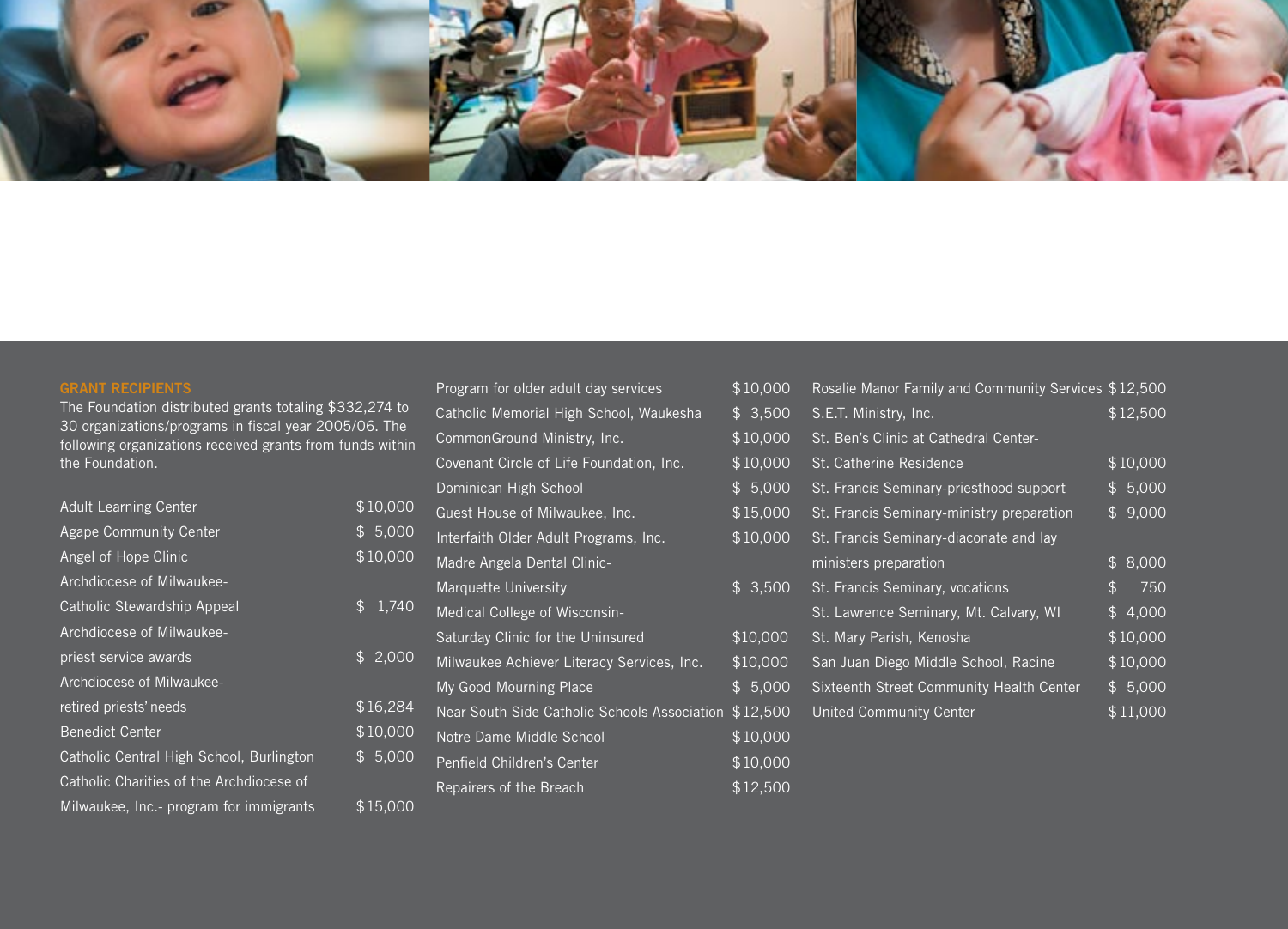

## *The St. Francis Seminary Grant*

As the Church moves into the new millennium, it needs effective well-trained lay leaders to confront the challenges ahead including the decreasing number of clergy in the Church. We must have leaders who are able to engage people in creating a shared vision for the future while developing sound strategies and infrastructures to achieve the vision. To help face these challenges, one of the priorities important to the Foundation is the support of lay leadership training. The ministerial formation program within the Archdiocese of Milwaukee prepares men for diaconate as well as men and women for ecclesial lay ministry for parishes in areas of pastoral services, administrative services and Christian formation leadership. As the Church continues to move forward, a significant area of emphasis is multicultural diversity.

Without the support of grants from The Catholic Community Foundation, individuals who are committed to ministry in the Church, but have other financial and personal obligations, would not be able to get the training they need through the ministerial formation program in order to be the Church's lay leaders of tomorrow.

For example, one of the lay ministry participants in the Spanish-speaking program is a single mother with two teenage children. She has a full-time job and the burdens of raising a family on her own, yet she is heavily involved in the ministry of her parish and active as a volunteer in the community. With the training she'll receive, she can remain committed to leading her family at home as well as her family in her parish.

In addition to this single mother, there is a Latino couple who are both committed to their training through the lay ministry program. Both are active in their parish with youth ministry, retreats, and coordinate the catechesis program. They have dedicated their lives to ministry in the Church. They have a young family with growing financial demands, yet they are committed to getting the training they'll need to continue to lead their parish's ministry programs.

Grants from donor funds within The Catholic Community Foundation make it possible for committed and faithful individuals to get the training they need to be the lay leaders of the Church as we move into the new millennium.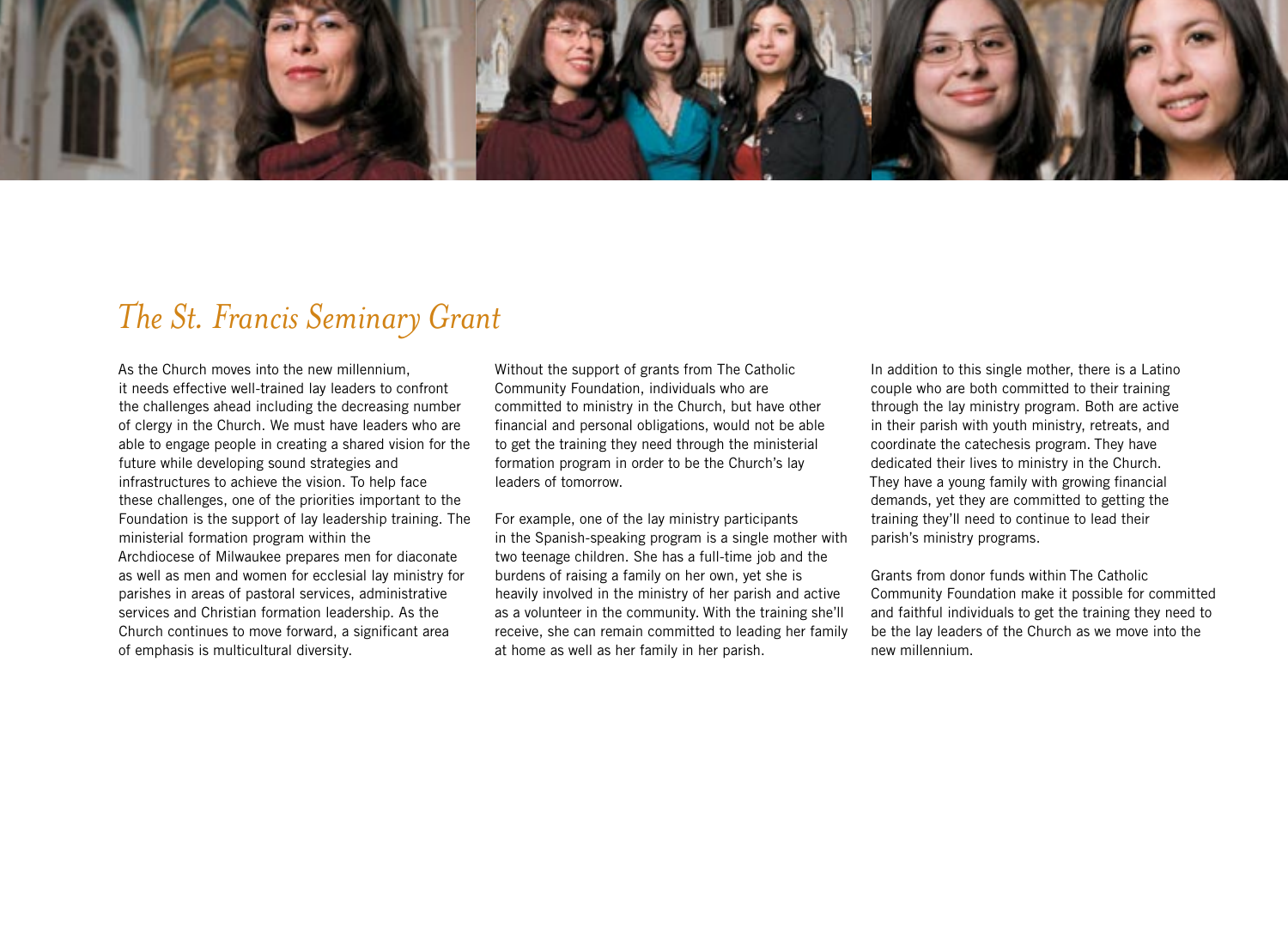St. Anthony Hospital, which was once located in the city of Milwaukee, was operated as the only diocesan hospital during the 1960's. The actual building was owned by the Capuchin fathers and the hospital itself was operated by the Archdiocese of Milwaukee which engaged an order of religious sisters to provide for its Catholic administration.

As with all businesses, some changes took place with the hospital during the mid 1970's, one of which was the change in the operation. The diocese instituted a lay/board administration at that time to operate the hospital. St. Anthony was not affiliated with any health care system, and was truly operating as a primary care hospital serving a distinctly poorer patient base within the City of Milwaukee. It was this patient base to which they were committed from the beginning. Unfortunately, the difficult financial times of the late 1970's forced

several hospitals to close and these pressures led the boards of Family Hospital and St. Anthony Hospital to ask themselves if they should consider merging, which they eventually did in the early 1980's. The merged hospital became known as St. Anthony/Family Hospital.

However, the merger didn't solve all their financial problems. This merged hospital struggled for many years until it was forced to consider bankruptcy in the early 1990's. Efforts by the Archbishop of Milwaukee at that time and other Catholic hospitals to support its ongoing operations failed and the diocese, being the corporate member of the corporation, had to oversee the bankruptcy. With the remaining assets, the diocese wanted to be sure that the mission and legacy of

St. Anthony Hospital continued and, thus, they approved changing the name of the corporation to St. Anthony

Foundation. Its stated purpose was to support the health care programs in a fashion consistent with the former hospitals. A lay board overseeing this foundation, including the awarding of grants, was appointed by the Archbishop of Milwaukee and the St. Anthony Foundation continued to help those programs that helped the poor within the City of Milwaukee.

With the establishment of The Catholic Community Foundation, the board found a wonderful "home" for the hospital foundation's assets. A field of interest fund was established with The Catholic Community Foundation from which grants would continue to be awarded to support health care needs of programs in the community formerly served by St. Anthony and Family hospitals.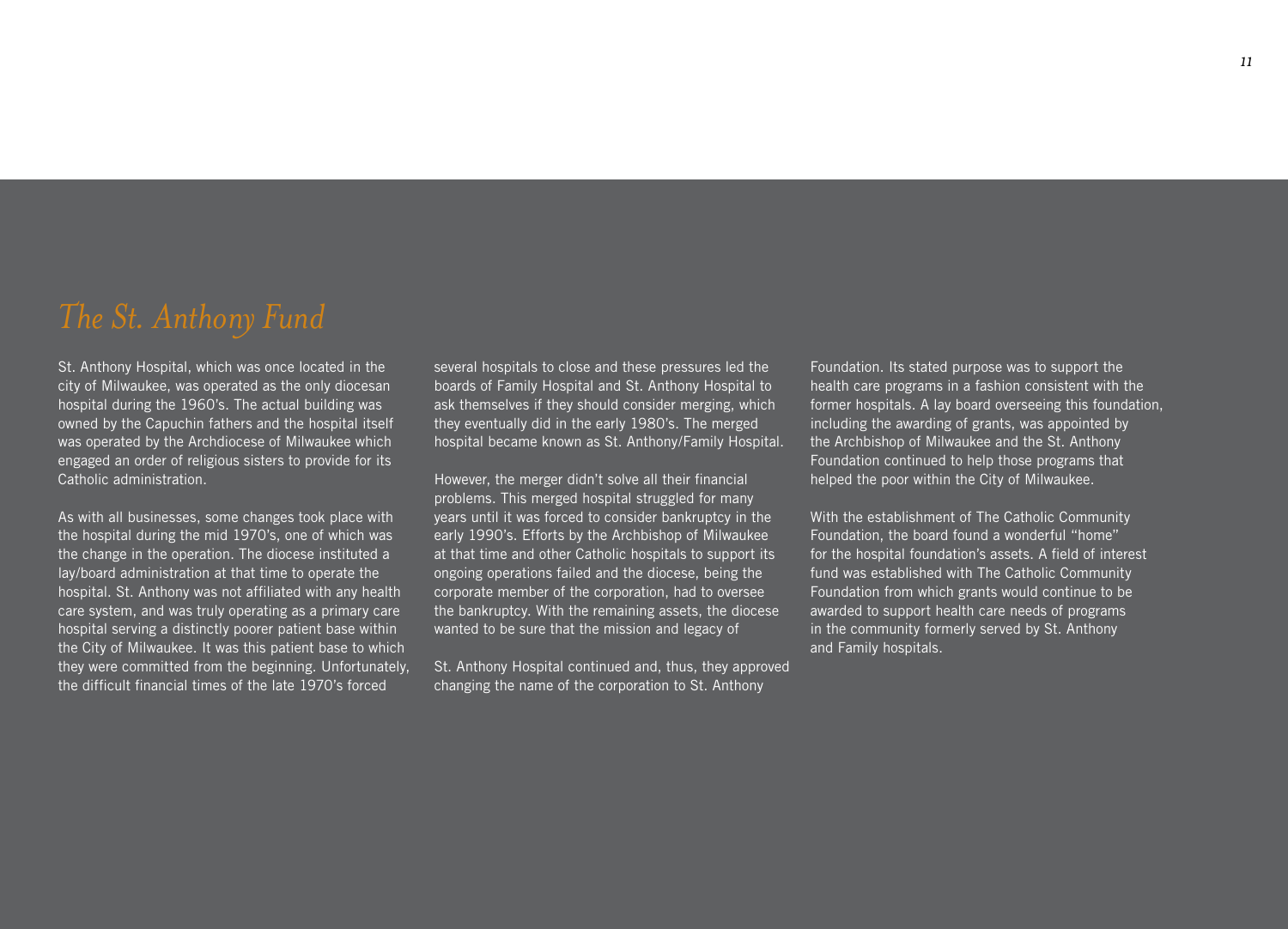

## *Catholic Community Foundation Financials*

## *Statements of Financial Position • Years Ended June 30, 2006 and 2005*

| Assets                           | <b>YE 2006</b> | <b>YE 2005</b> |
|----------------------------------|----------------|----------------|
| <b>Current Assets</b>            |                |                |
| Cash and Cash Equivalents        | \$<br>88,161   | \$<br>74,968   |
| <b>Accounts Receivable</b>       | 24,522         | 18,386         |
| Prepaid Expense                  |                | 1,107          |
| <b>Total Current Assets</b>      | 112,683        | 94,461         |
| <b>Property and Equipment</b>    | 16,742         | 21,391         |
| <b>Investments</b>               |                |                |
| Investments at Market Value      | 13,833,903     | 12,798,758     |
| <b>Agency Funds</b>              | 10,933,175     | 10,039,636     |
| <b>Total Investments</b>         | 24,767,078     | 22,838,394     |
| <b>Total Assets</b>              | \$24,896,503   | \$22,954,246   |
| Liabilities and Net Assets       | <b>YE 2006</b> | <b>YE 2005</b> |
| <b>Current Liabilities</b>       |                |                |
| <b>Accounts Payable</b>          | \$<br>62,611   | \$<br>58,688   |
| <b>Accrued Liabilities</b>       | 17,660         | 8,931          |
| <b>Total Current Liabilities</b> | 80,271         | 67,619         |
| <b>Long-Term Liabilities</b>     |                |                |
| <b>Agency Funds</b>              | 10,933,175     | 10,039,636     |
| <b>Total Liabilities</b>         | 11,013,446     | 10,107,255     |
| <b>Net Assets</b>                |                |                |
|                                  |                |                |
| <b>Unrestricted Funds</b>        | 6,392,674      | 5,554,433      |
| Temporarily Restricted Funds     | 7,490,383      | 7,292,558      |
| <b>Total Net Assets</b>          | 13,883,057     | 12,846,991     |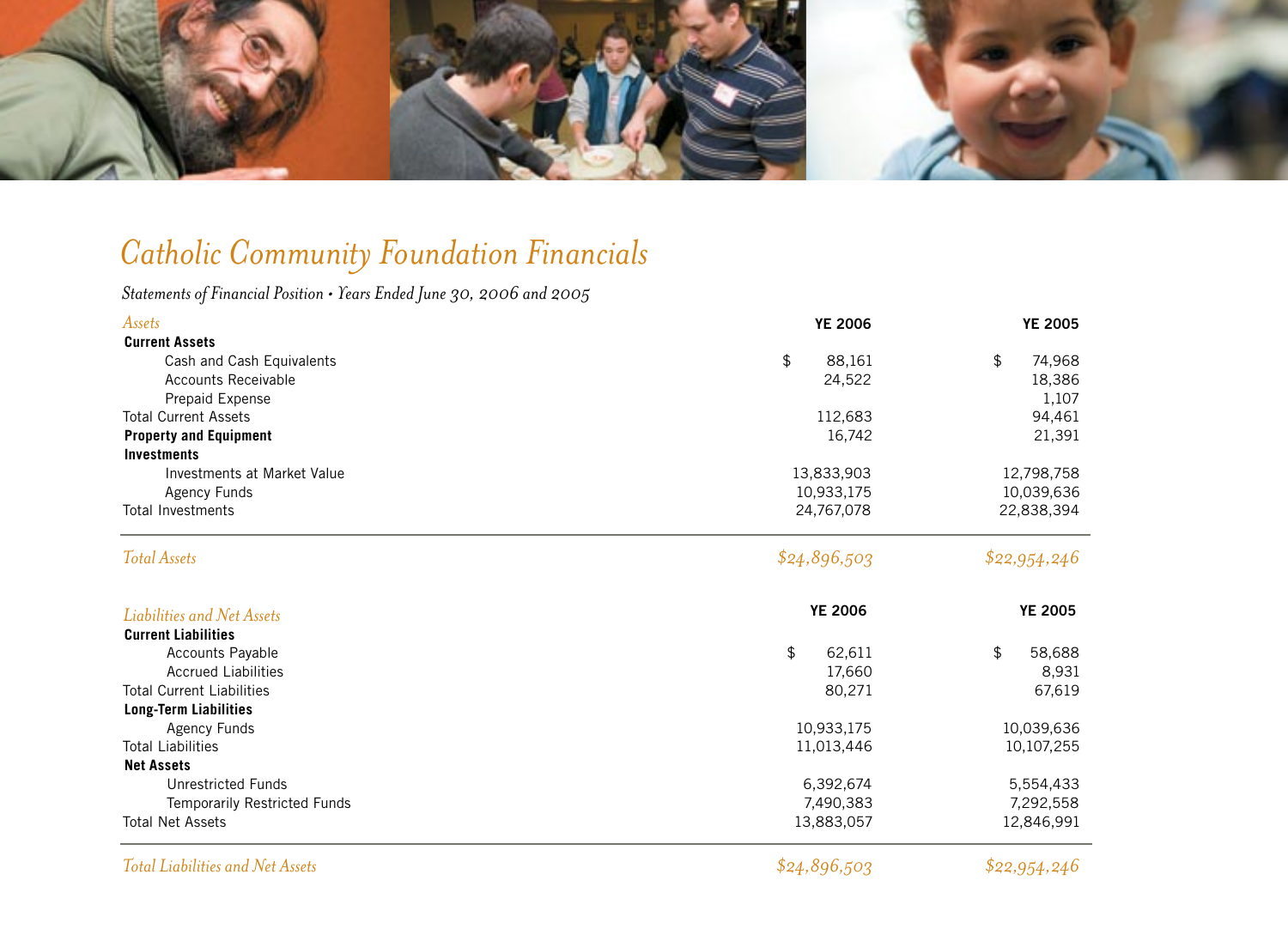

## *Statements of Activities • Years Ended June 30, 2006 and 2005*

| <b>Public Support and Revenue</b>              | <b>Unrestricted</b> | <b>Temporarily</b><br><b>Restricted</b> | <b>2006 Total</b> | <b>Unrestricted</b> | <b>Temporarily</b><br><b>Restricted</b> | 2005 Total               |
|------------------------------------------------|---------------------|-----------------------------------------|-------------------|---------------------|-----------------------------------------|--------------------------|
| Contributions                                  | \$683,436           | \$                                      | \$683,436         | \$1,007,062         | \$<br>5,000                             | \$1,012,062              |
| Contributed facility/services from Archdiocese | 9,300               |                                         | 9,300             | 22,226              |                                         | 22,226                   |
| Interest and dividend income                   | 145,668             | 182,915                                 | 328,583           | 132,460             | 201,398                                 | 333,858                  |
| Realized gains (losses) on investment          | 342,853             | 429,766                                 | 772,619           | (17, 238)           | (28, 490)                               | (45, 728)                |
| Unrealized gains (losses) on investment        | (47,980)            | (40, 427)                               | (88, 407)         | 209,977             | 310,763                                 | 520,740                  |
| Investment management fees                     | (33,037)            | (41, 672)                               | (74, 709)         | (24, 734)           | (37, 591)                               | (62, 325)                |
| Administrative fee on agency funds             | 54,465              |                                         | 54,465            | 44,021              |                                         | 44,021                   |
| Net assets released from restrictions          | 332,757             | (332,757)                               |                   | 332,891             | (332, 891)                              |                          |
| <b>Total Public Support and Revenue</b>        | \$1,487,462         | \$197,825                               | \$1,685,287       | \$1,706,665         | \$118,189                               | \$1,824,854              |
| <b>Grants and Expenses</b>                     |                     |                                         |                   |                     |                                         |                          |
| Grants approved for charitable purposes        | \$332,274           | \$                                      | \$332,274         | \$344,330           | \$                                      | \$344,330                |
| Program related expenses                       | 116,674             |                                         | 116,674           | 111,677             |                                         | 111,677                  |
| Supporting services:                           |                     |                                         |                   |                     |                                         |                          |
| Administrative expenses                        | 200,273             |                                         | 200,273           | 213,014             |                                         | 213,014                  |
| <b>Total Grants and Expenses</b>               | \$649,221           | \$                                      | \$<br>649,221     | \$669,021           | $\oint$                                 | $\mathcal{S}$<br>669,021 |
| Change in Net Assets                           | 838,241             | 197,825                                 | 1,036,066         | 1,037,644           | 118,189                                 | 1,155,833                |
| $Net\,Assets - Beginning\ of\,Year$            | 5,554,433           | 7,292,558                               | 12,846,991        | 4,516,789           | 7,174,369                               | 11,691,158               |
| $Net\,Assets - End\ of\, Year$                 | \$6,392,674         | \$7,490,383                             | \$13,883,057      | \$5,554,433         | \$7,292,558                             | \$12,846,991             |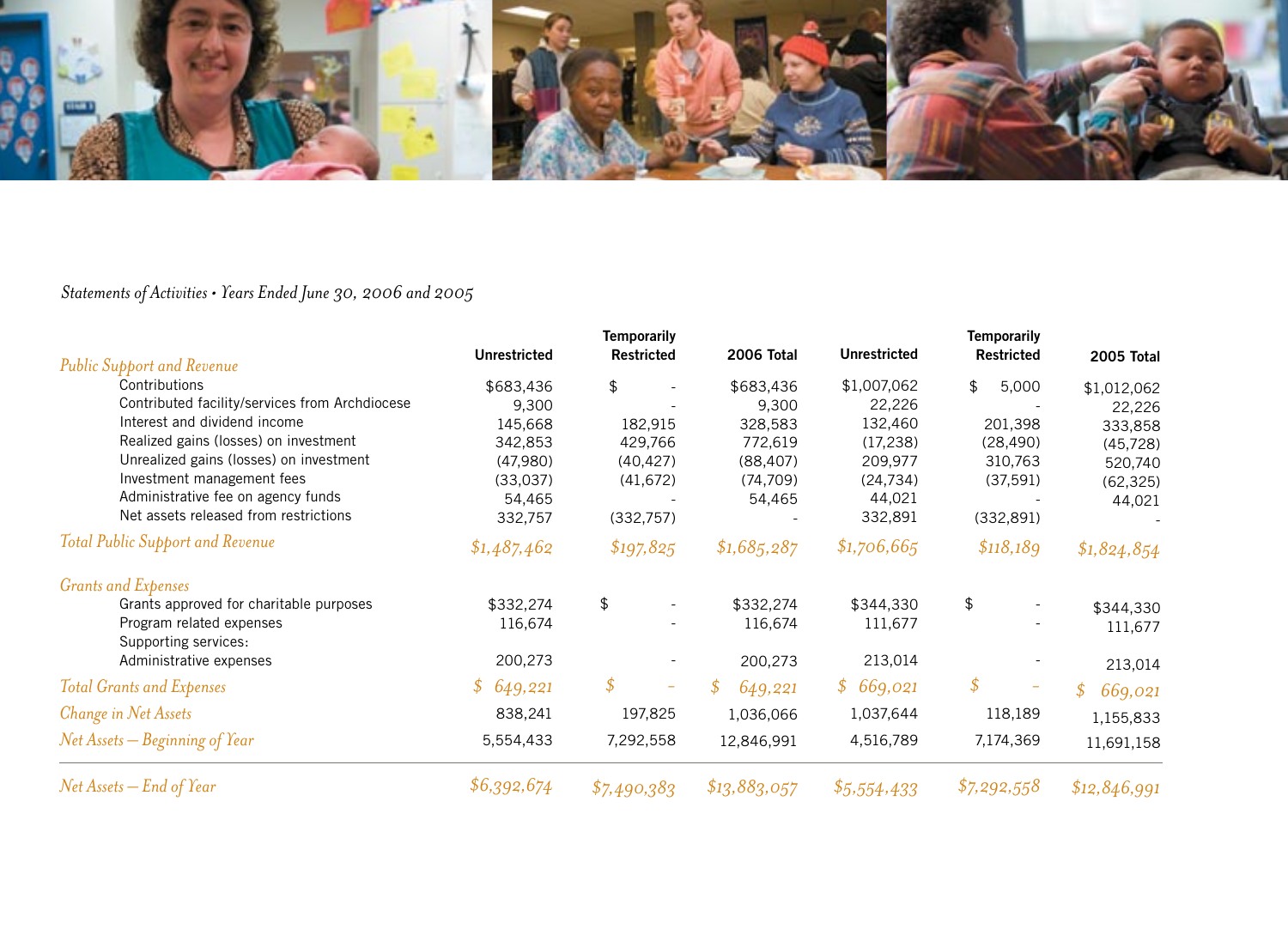## *Investment Allocations*

Amita Schultes, Senior Consultant Colonial Consulting, LLC The Foundation's investment advisor based in New York City

*The Foundation is charged with providing stewardship of donors' assets. We take the responsibility of being good stewards very seriously. To effectively live up to the high standards expected of us, we have formulated a long term investment philosophy that aligns our fiscal goals with our social ones. The highlights of our approach are to:*

- Maintain focus on the Foundation's mission and each donor's wishes. In this regard, our goal is to build a portfolio that will support the philanthropy of our donors into perpetuity by preserving the purchasing power of the assets gifted to us.
- Allocate the assets in a manner that will achieve the Foundation's long term return objectives. We believe a well-diversified approach will reduce risk and increase the likelihood of achieving our goals during changing economic and market conditions.
- Utilize only the highest quality investment managers. All of the managers we employ meet stringent selection criteria. In addition, all donor funds are invested in a manner that is consistent with Catholic teachings, so as not to give rise to serious questions of social justice and moral principals.

– Monitor the assets under our supervision on a continuous basis. Our volunteer Investment Committee has significant experience in this area and oversees our process to ensure each donor's gift is invested in a responsible manner.

We attribute our continued success to the adherence to these philosophies. Over the past year, our portfolio returned a strong 7.8%. This compares favorably with

both a passively managed 65% stock/35% bond index, and to Morningstar's index of balanced mutual funds. The same is true of our longer three year return of 9.8%.

Our pledge to donors is, and continues to be, that we will invest donor funds in a prudent manner that is consistent with Catholic teachings.

*Summary of Investments as of June 30, 2006 and 2005*

| 2006                                           | Cost          | <b>Market Value</b> |
|------------------------------------------------|---------------|---------------------|
| Cash and cash equivalents                      | \$<br>15,459  | \$<br>15,459        |
| Large cap socially screened S&P 500 index fund | 8,068,462     | 8,693,605           |
| Domestic small/mid cap common stocks           | 4,250,909     | 4,418,821           |
| International equities                         | 2,725,343     | 3,299,704           |
| Bond mutual funds                              | 8,721,473     | 8,339,489           |
| Totals                                         | \$23,781,646  | \$24,767,078        |
| 2005                                           | Cost          | <b>Market Value</b> |
| Cash and cash equivalents                      | 250,448<br>£. | \$250,448           |
| Large cap socially screened S&P 500 index fund | 7,225,428     | 7,864,948           |
| Domestic small/mid cap common stocks           | 3,673,432     | 3,971.992           |
| International equities                         | 2,563,317     | 2,851,318           |
| Bond mutual funds                              | 7,919,568     | 7,899,688           |
| Totals                                         | \$21,632,193  | \$22,838,394        |

*The investment market values were determined by Bank One Trust Company as of June 30, 2006 and 2005 respectively.*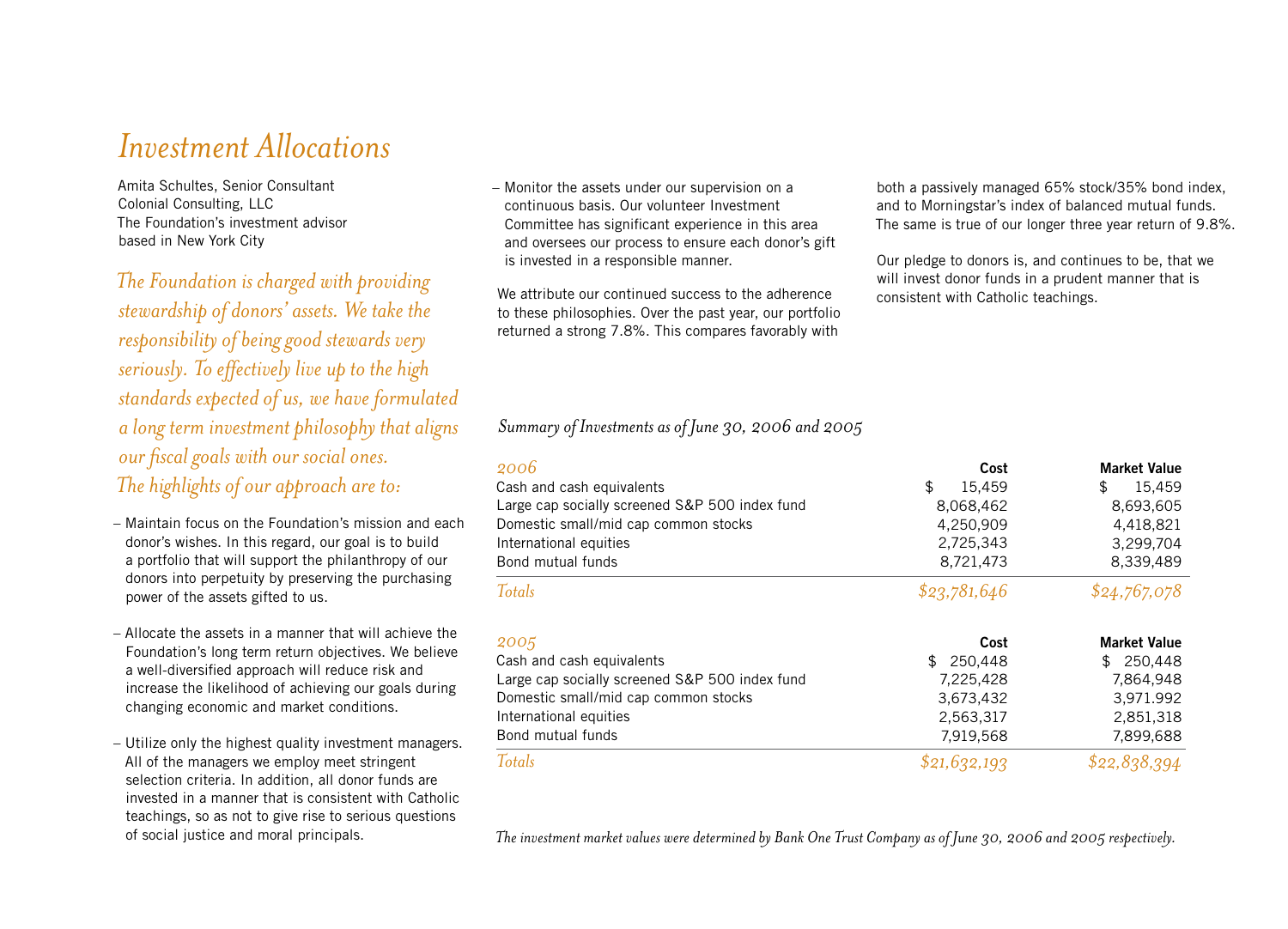## *Notes to Financial Statements Years Ended June 30, 2006 and 2005*

## **estimates**

The preparation of financial statements in conformity with accounting principles generally accepted in the United States of America requires management to make estimates and assumptions that affect the reported amounts of assets and liabilities and disclosure of contingent assets and liabilities at the date of the financial statements and the reported amounts of revenues and expenses during the reporting period. Actual results could differ from those estimates.

### **tax-exempt status**

Archdiocese of Milwaukee Catholic Community Foundation, Inc. has received notification that it qualifies as a tax-exempt organization under Section 501(c)(3) of the U.S. Internal Revenue Code and corresponding provisions of state law and, accordingly, is not subject to federal or state income taxes.

## **net assets**

Net assets, revenues, gains, and losses are classified based on the existence or absence of donor-imposed restrictions. Accordingly, net assets of the Archdiocese of Milwaukee Catholic Community Foundation, Inc. are classified and reported as follows:

### **unrestricted net assets**

Net assets that are not subject to donor-imposed stipulations.

### **temporarily restricted net assets**

Net assets subject to donor-imposed stipulations that either expire by passage of time or can be fulfilled and removed by actions of the Archdiocese of Milwaukee Catholic Community Foundation, Inc. pursuant to those stipulations.

### **permanently restricted net assets**

Net assets subject to donor-imposed stipulations that they be maintained permanently by the Archdiocese of Milwaukee Catholic Community Foundation, Inc.

### **agency endowment funds**

Certain Catholic parishes and other organizations have transferred funds to the Foundation for management. These funds are invested with the other funds of the Foundation, but the title is retained by the transferring organization and is reflected in the statements of financial position of the Archdiocese of Milwaukee Catholic Community Foundation, Inc. as a long-term liability.

The Catholic Community Foundation, Inc. is audited annually. Copies of the complete audit reports are available upon request.

**P. Michael Mahoney** Chairman of the Board, President & CEO, Park Bank

**Mary Ellen Markowski** President

**Peter W. Bruce** Chief Insurance Officer, Northwestern Mutual

**John Callan** Attorney, Foley & Lardner **Barbara Anne Cusack** Chancellor, Archdiocese of Milwaukee

**Sarah M. Dean** Retired Executive Director, Faye McBeath Foundation

**Tim Dodge** President, Hanson Dodge Creative **Stephen N. Graff** Immediate Past Chairman of the Board, Retired Managing Partner, Arthur Andersen LLP

**Jane Hojan-Clark** Director, Department of Financial Aid, University of Wisconsin-Milwaukee

**Patrick B. Mehigan** Tax Partner, Deloitte & Touche LLP

**Dennis J. Purtell** Attorney, Whyte Hirschboeck Dudek SC

**Wayne Schneider** Treasurer & Chief Financial Officer, Archdiocese of Milwaukee

**James Simon** Retired Group Vice President, Giddings & Lewis

## **The Most Reverend Richard J. Sklba**

Auxiliary Bishop, Archdiocese of Milwaukee

**Reverend Leonard S. Van Vlaenderen** Pastor, St. John Vianney Parish, Brookfield

**José F. Vásquez** Program Manager, BoardStar, Management Cornerstones, Inc. **Richard A. Wells** Retired Senior Vice President, Finance & CFO, Kohler Company

**Mary Ellen Markowski** President

**John Blickle Controller** 

**Julie Kurer** Administrative Coordinator